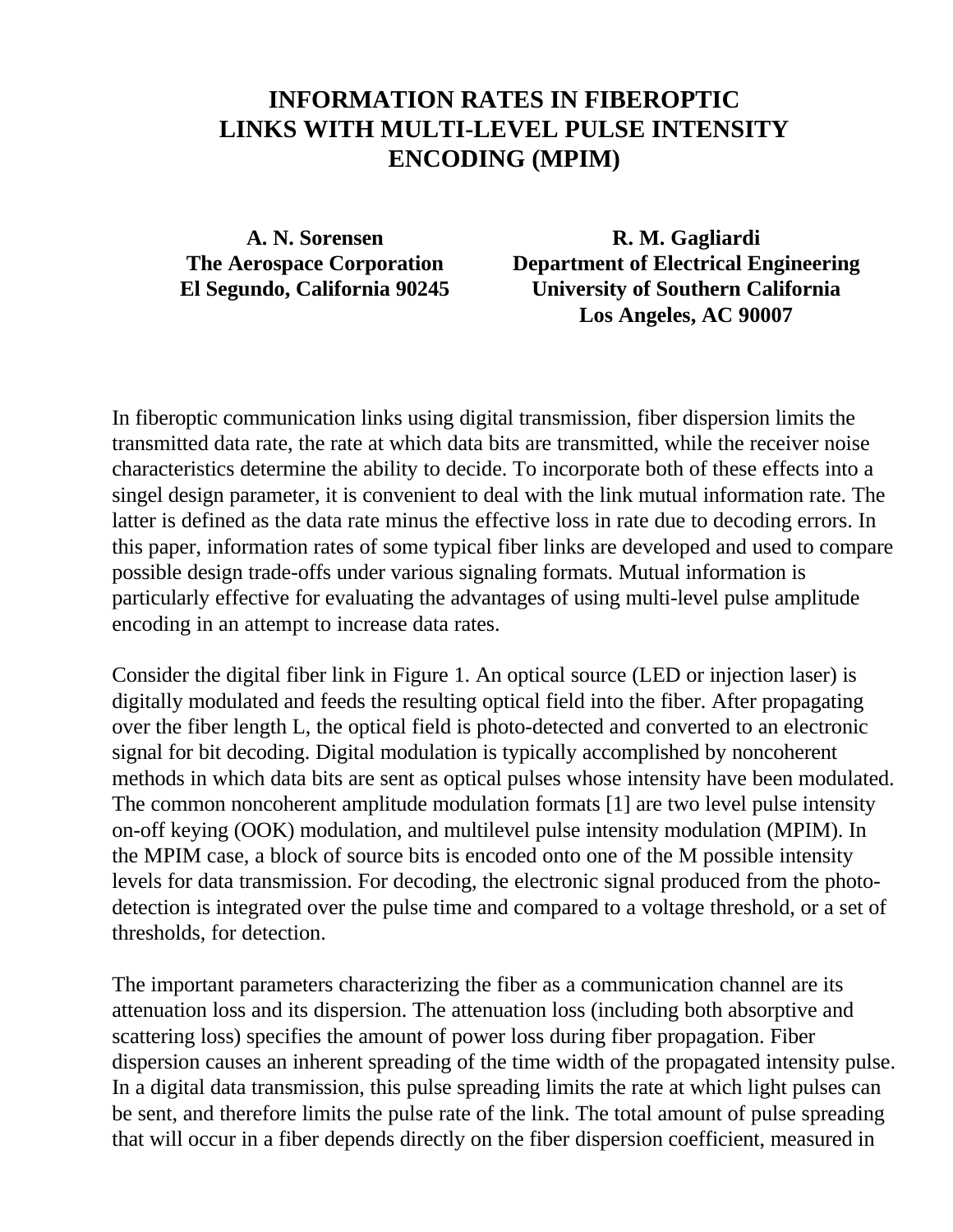seconds of pulse spreading per unit fiber length. Values of this coefficient typically vary from 50 ns /km for a uniform core to 1 ns/km for a quadratic core tapering, to about several picoseconds for a single mode fiber.

The data rate of the fiber (or MPIM), is dependent on the number of intensity levels transmitted into the fiber. For on-off keyed formats, each optical pulse carries one data bit, and the fiber data rate simply equals its pulse rate. In MPIM formats, each pulse carries  $log_2 M$  bits, and the data rate R is related to pulse rate  $R_p$  by

$$
R = R_p \log_2 M \text{ bits/sec}
$$
 (1)

The mutual information rate of a fiber system is the rate at which mutual information [2-4] is transferred. In terms of multi-level signaling with a single optical pulse, the mutual information per pulse is given by (2).

$$
I = \sum_{j=1}^{M} \sum_{i=1}^{M} \left[ \log \left( \frac{P_{ij}}{P_i} \right) \right] P_{ij} P_i
$$
 (2)

$$
= \sum_{j=1}^{M} \sum_{i=1}^{M} P_{i} + \sum_{j=1}^{M} \sum_{i=1}^{M} \log (1)_{ij} P_{ij} P_{i}
$$

where

 $P_{ij}$  = probability intensity level i was decoded, given level j was sent

 $P_i$  = probability intensity level i was transmitted

 $M =$  number of pulse levels

If we assume equally likely data bits,  $P_i = 1/M$ , then (2) becomes

$$
I = LOG M + \frac{1}{M} \sum_{i=1}^{M} \sum_{j=1}^{M} P_{ij} \log P_{ij}
$$
 (3)

The information rate H of the link is then the product of the mutual information per pulse times the pulse rate  $R_p$  of the channel. Thus,

$$
H = IR_p
$$
  
= R<sub>p</sub> log<sub>2</sub>M -  $\frac{R}{M}$   $\sum_{i=1}^{M} \sum_{j=1}^{M} P_{ij}$  log P<sub>ij</sub> (4)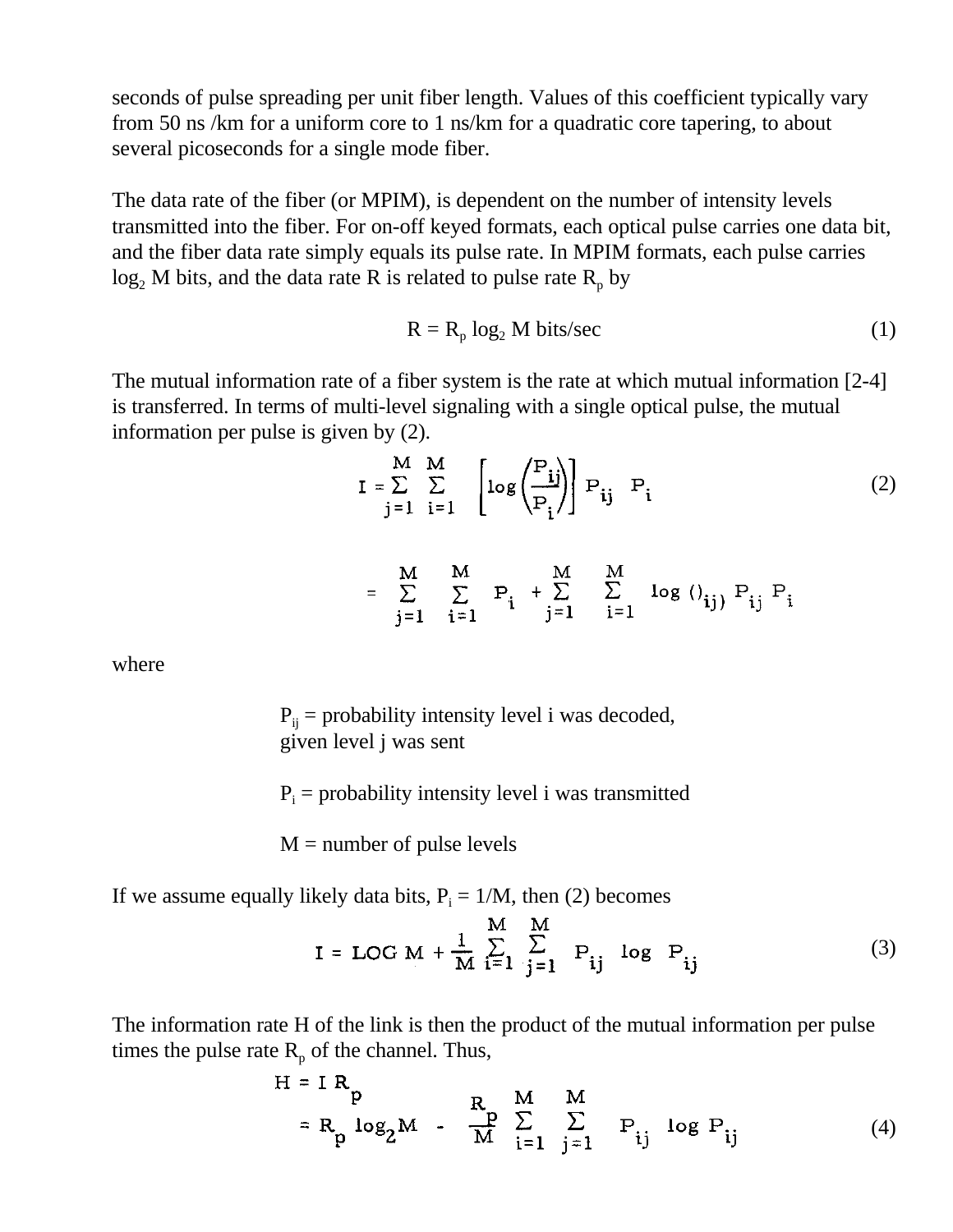The first term is the fiber data rate in (1), while the second term accounts for information loss due to incorrect decoding. Note as  $P_{ii} \rightarrow 1/M$ , H $\rightarrow$ o. In the latter case, the receiver is, in essence, guessing at the transmitted pulse level and no effective information is, in fact, being transmitted.

The probability  $P_{ii}$  of erring in decoding a particular intensity level depends on the characteristics of the receiver. The basic photo detection model is shown in Figure 2. The encoded optical pulse is photodetected at the receiver and converted to an electron flow that is amplified by avalanche regeneration [5-6]. The resulting electron stream flows through a load resistance R generating a detector signal used for decoding. Receiver thermal noise is added to this detected signal and forms the pulse signal value which is integrated over the pulse width T. This generates the integrate-and-dump voltage.

$$
v = \frac{emR}{T} + n_T \tag{5}
$$

where e is the electron charge, m is the number of electrons through the resistor R in time T, and  $n<sub>T</sub>$  is the integrated thermal noise. The latter is taken as a zero mean Gaussian variable, with variance  $4 \text{ kT}^{\circ} \text{BR}$ , where k is Boltzmann's constant,  $B = 1/T$ , and  $T^{\circ}$  is the receiver noise temperature in degrees Kelvin. The electron count m generated over the T sec pulse time is a random variable governed by the randomness of the field photodetection and avalanche amplification. The probability distribution of m electrons occurring was derived by Conradi [6], using results of MacIntyre [5]. Webb [7] showed that an accurate approximation to the somewhat complicated distribution of Conradi is given by

$$
P(m|n) = \frac{1}{(2\pi nG^{2}F)^{1/2}} \cdot \frac{1}{(1 + \frac{m-ng}{\sigma\lambda})^{3/2}}.
$$
  
exp
$$
\left[-\frac{(m-nG)^{2}}{2\sigma^{2}\left[1 + \frac{m-nG}{\sigma\lambda}\right]}\right]
$$
 (6)

where G is the avalanche gain, and

$$
F = kG + (2 - \frac{1}{G}) (1-k)
$$
  
=  $(nF)^{1/2} / (F-1)$ 

$$
\sigma^2 = nG^2F
$$
  
n = injected electrons into avalanche region.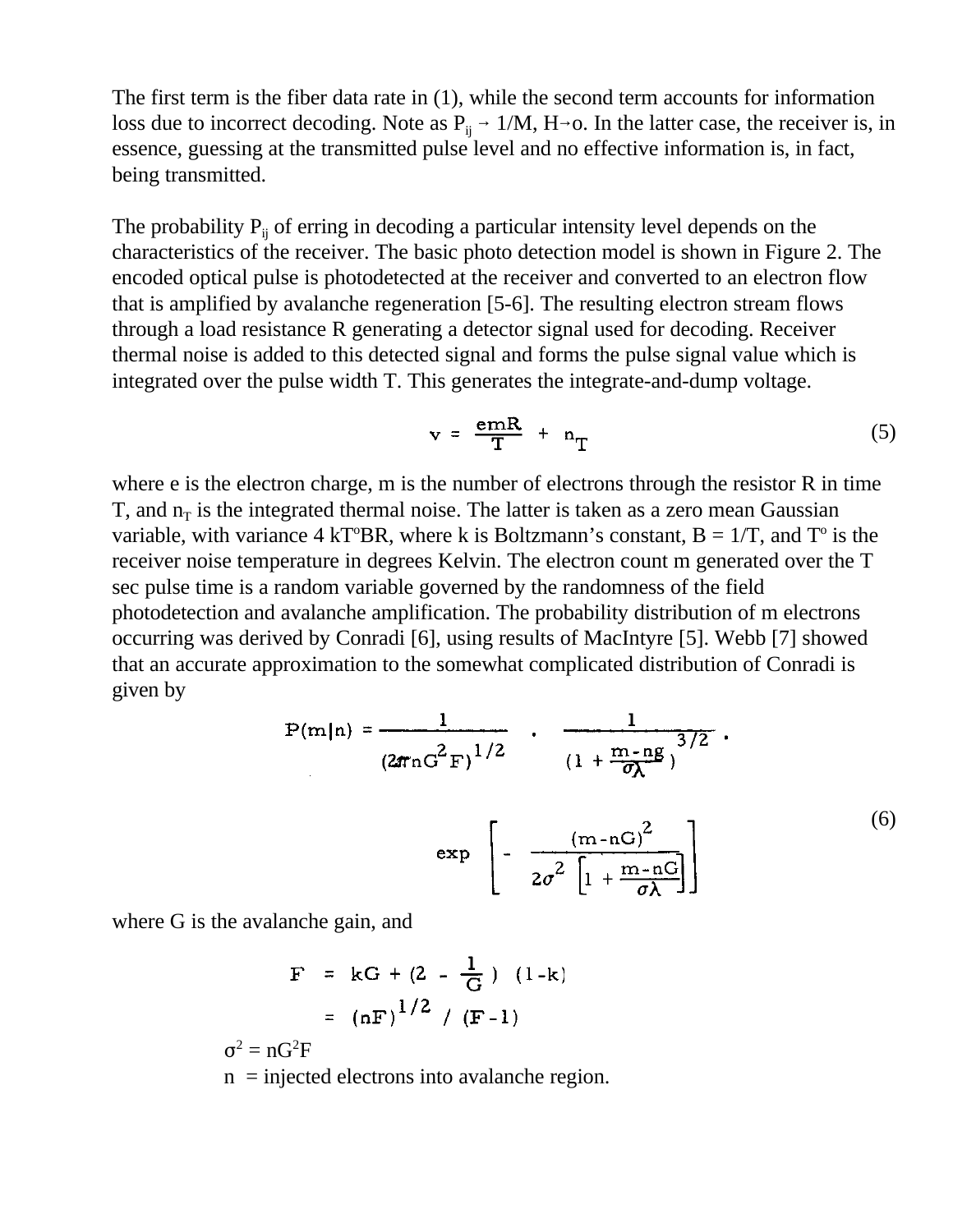The probability density of the receiver voltage v follows from (6) by first conditioning on the number of photo-detected counts m, then averaging over the avalanche statistics. Since  $n_T$  is Gaussian, the conditioned variable v is also Gaussian with mean 23BRm and variance  $4KT<sup>o</sup>BP$ . The probability density on the detected receiver voltage v is then

$$
P(v \mid n) = \sum_{m=1}^{\infty} \phi \quad (v, \text{ 2eBRm, 4kT}^{\circ} BR) P(m \mid n)
$$
 (7)

 $\blacksquare$ 

where

$$
\phi \text{ (v, a, b)} = \frac{1}{\sqrt{2\pi b}} \quad \exp \left[ -\frac{\text{(v-a)}^2}{2b} \right]
$$

Thus, the receiver noise converts the discrete counting variable m to the continuous observation variable v. Note that the density in (7) depends on the total received count n, and therefore requires specification of the particular signalling format used at the transmitter.

When the receiver temperature is negligible (i. e.,  $4kT^{\circ}BR \ll 2eBRm$ ), the density in (7) can be considered a discrete density and the receiver is said to be shot noise limited. In this case, statistical performance based on observations of v can be equivalently stated directly in terms of counting statistics on m.

For MPIM, a pulse of one of M levels is transmitted into the fiber, producing an integrated count intensity  $n_i$  in (7) depending on the level. Decoding is achieved by comparing the observed voltage v to a set of thresholds  $(v, v_2 - \cdot)$  and decoding the level based upon which pair of thresholds the observable v falls between. The corresponding decoding error probability is obtained by computing

$$
P_{ij} = \int_{v_{j-1}}^{v_j} P(v/n_i) dv
$$
 (8)

where  $(v_j, v_{j+1})$  are the thresholds for intensity level  $n_i$ . Equation (8) was examined in the work of Sorensen (8, 9) in which the selection of the thresholds was related to the intensity level set  $|\mathbf{n_i}|$  and the APD gain G, and later were chosen to minimize total error probability for a given set of receiver parameters. Figure 3 shows a typical plot of the level error probability  $P_{ii}$  in (3) for a specific set of parameters and several values of M. The abscissa plots the peak pulse energy associated with the highest level. The remaining intensity levels were set according to a non-linear level separation [9] and the thresholds and APD gain adjusted to uield the minimal average value of  $P_{ii}$ .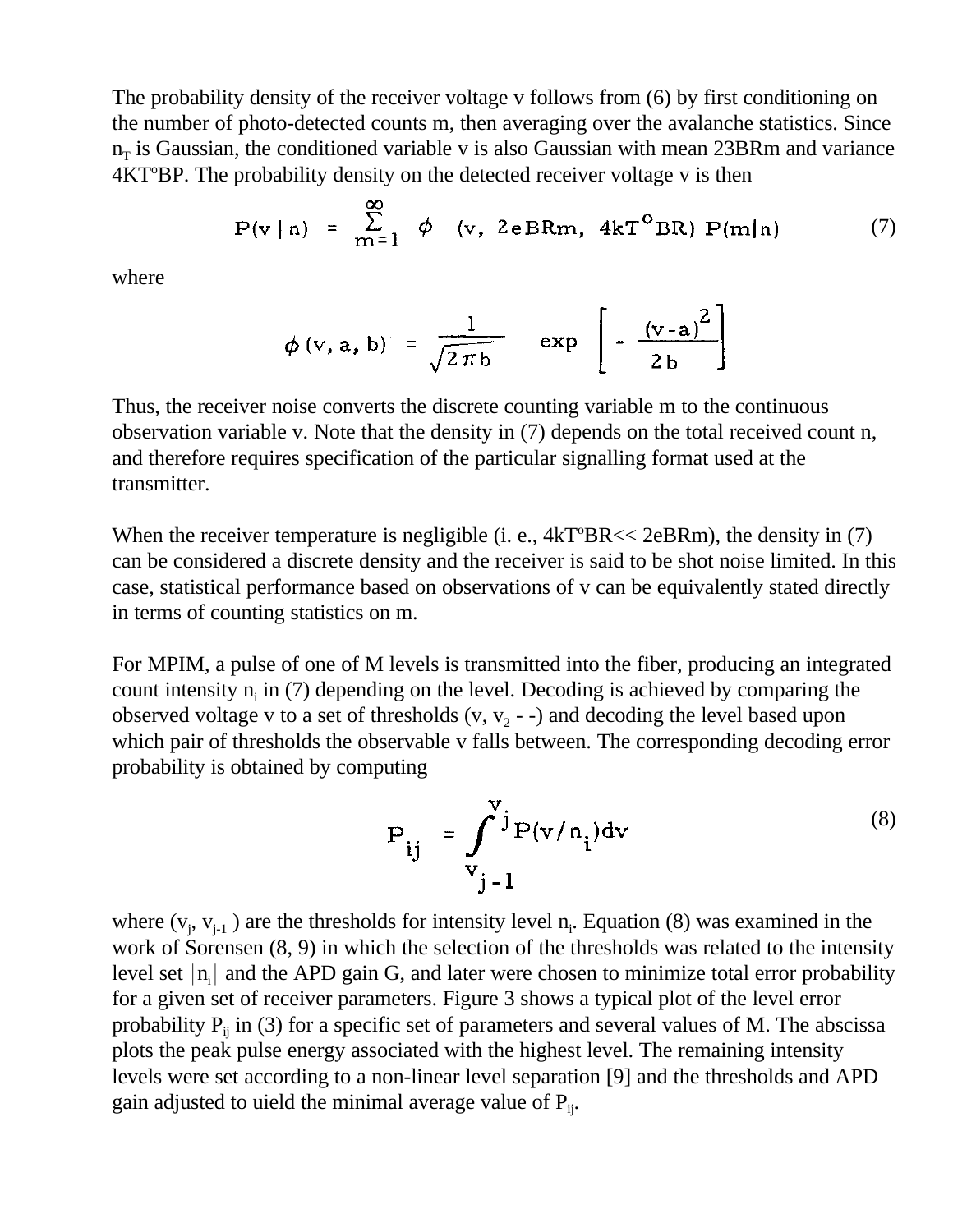When the curves in Figure 3 are substituted into (3), the mutual information plot in Figure 4 results. For the given set of receiver parameters, the amount of mutual information per opticalpulse is shown for various numbers of intensity levels M, as a function of the parameter  $n_M / log_2 M$  which is the peak signal count per data bit. Both shot noise and receiver noise cases are shown. At high count values, the information per pulse approaches the data rate per pulse allowed by the pulse encoding. At the lower values; however, the increased difficulty in decoding decreases the amount of information conveyed. As a result, distinct crossovers exist where a given value of M produces the highest pulse information. Note that at low count values, per pulse, the binary system  $(M=2)$  is the most effective, while increasing count values favor increasing values of M. In essence, high levels of pulse encoding should not be used unless the peak pulse energy is available to support it. Curves such as Figure 4 are helpful for assessing this trade-off.

## **Effect of Fiber on Mutual Information**

While I in Figure 4 indicates the information content per pulse, the achievable information rate H in (4) depends on the rate at which optical pulses can be transmitted. As stated earlier, this depends on the fiber dispersion which causes pulse overlap and intersymbol distortion if pulses are transmitted at too fast a rate. As the length of the fiber increases, its dispersion increases, and the pulse rate must be slowed to prevent distortion. At the same time, fiber attenuation reduces the available source pulse energy and decreases the information per pulse. If we assume minimum pulse width is limited to the pulse dispersion, then the maximum possible pulse rate is given by the reciprocal of the expected fiber dispersion. The received pulse energy is reduced from that at the source by the accumulated fiber attenuation. Figures 5 and 6 show the resulting mutual information rate as a function of the fiber length, assuming fixed dispersion and attenuation values of 10 nsec/km and 10 dB/km, respectively. A source rate of 10<sup>8</sup> pulse/sec is used, and a source power level producing an average signalling count of 1000 and 10, 000 counts/pulse is considered. The ordinate plots directly the achievable information rate in bits/sec for the link. At short fiber lengths, the fiber attenuation is negligible and pulse encoding is advantageous as the pulse counts indicated. The information rate is approximately the data rate, and the use of more pulse levels increases the available link bit rate. As the fiber length is increased, the available information rate at any M is reduced from the source data rate due to the decoding errors caused by fiber attenuation. This degradation is more severe at the higher values of M (due to the increased decoding difficulty) causing an apparent crossover in achievable information rates. As the fiber length is increased, the smaller M systems become more advantageous, and for very long fibers the binary link (M=2) produces the highest information rate.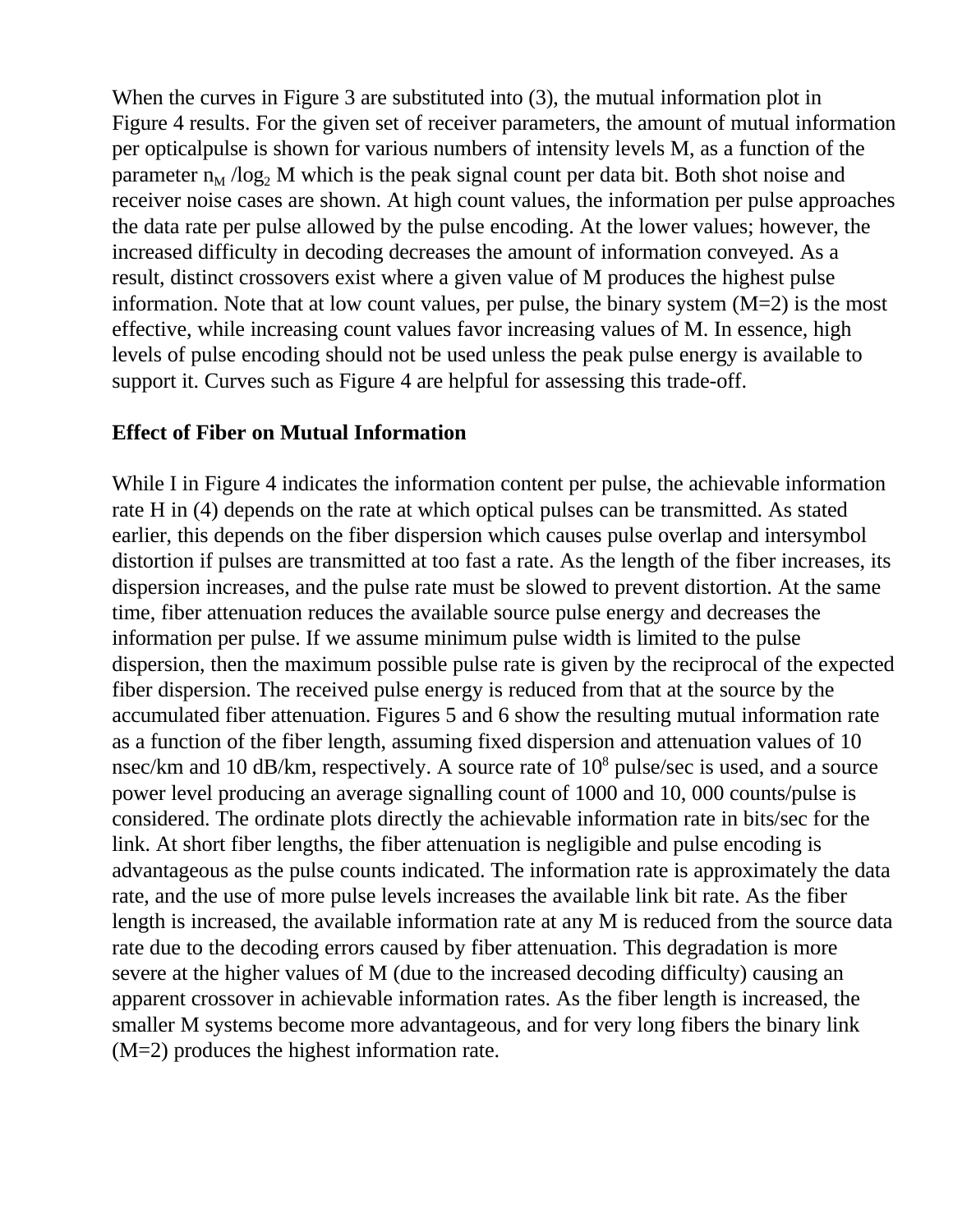## **REFERENCES**

- 1.) Gagliardi, R., and Karp, S., Optical Communication, Optical Communication, John Wiley and Sons, Inc. , New York, 1975.
- 2.) Ash, R., Information Theory, John Wiley and Sons, Inc., New York, 1967.
- 3.) Wozen Craft, J. , and Jacobs, I., Principles of Communication Engineering, John Wiley and Sons, Inc., New York,1967.
- 4.) Gregg, W., Analog and Digital Communication, John Wiley and Sons, Inc., New York, 1977.
- 5.) McIntyre, R. , "The Distribution of Gains in Uniformly Multiplying Avalanche Photodiodes: Theory", IEEE Trans. on Electron Devices, Vol. 6, June 1972 pp. 713-718.
- 7.) Webb, D., McIntyre, R., and Conradi, J., "Properties of Avalanche Photodiodes," RCA Review, Vol. 35, June 1974, pp. 234-278.
- 8.) Sorensen, N., and Gagliardi, R., "Performance of Optical Receivers With Avalanche Photodetection", IEEE Trans. on Communications, Vol. Com-27, No. 9 September 1979, pp. 1315 -1321.
- 9.) Sorensen, A. N. , "Optical System Design With Avalanche Gain Detection", Dissertation (University of Southern California), September 1978.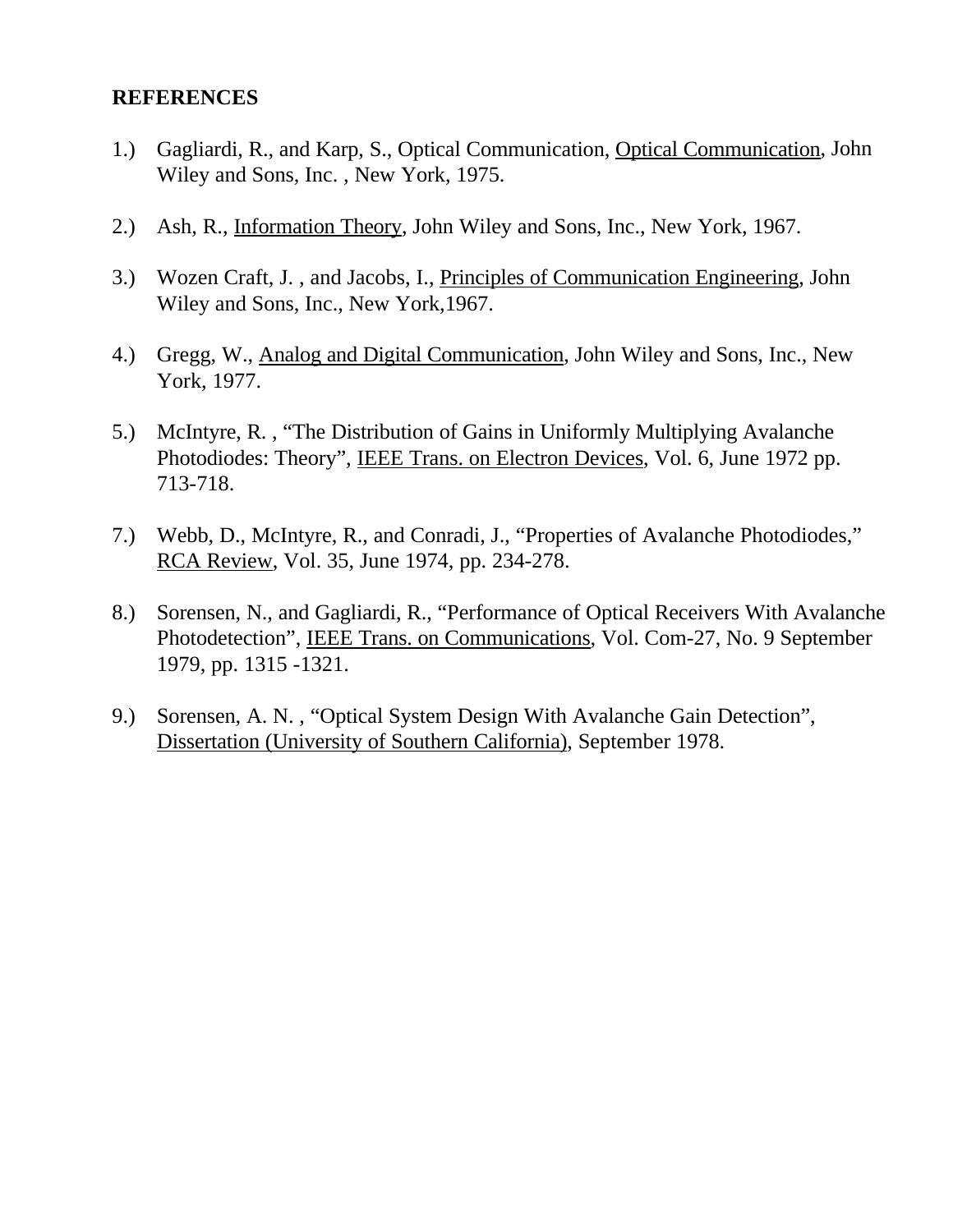



**FIGURE 2 --AVALANCHE PHOTO-DETECTION MODEL (APD)**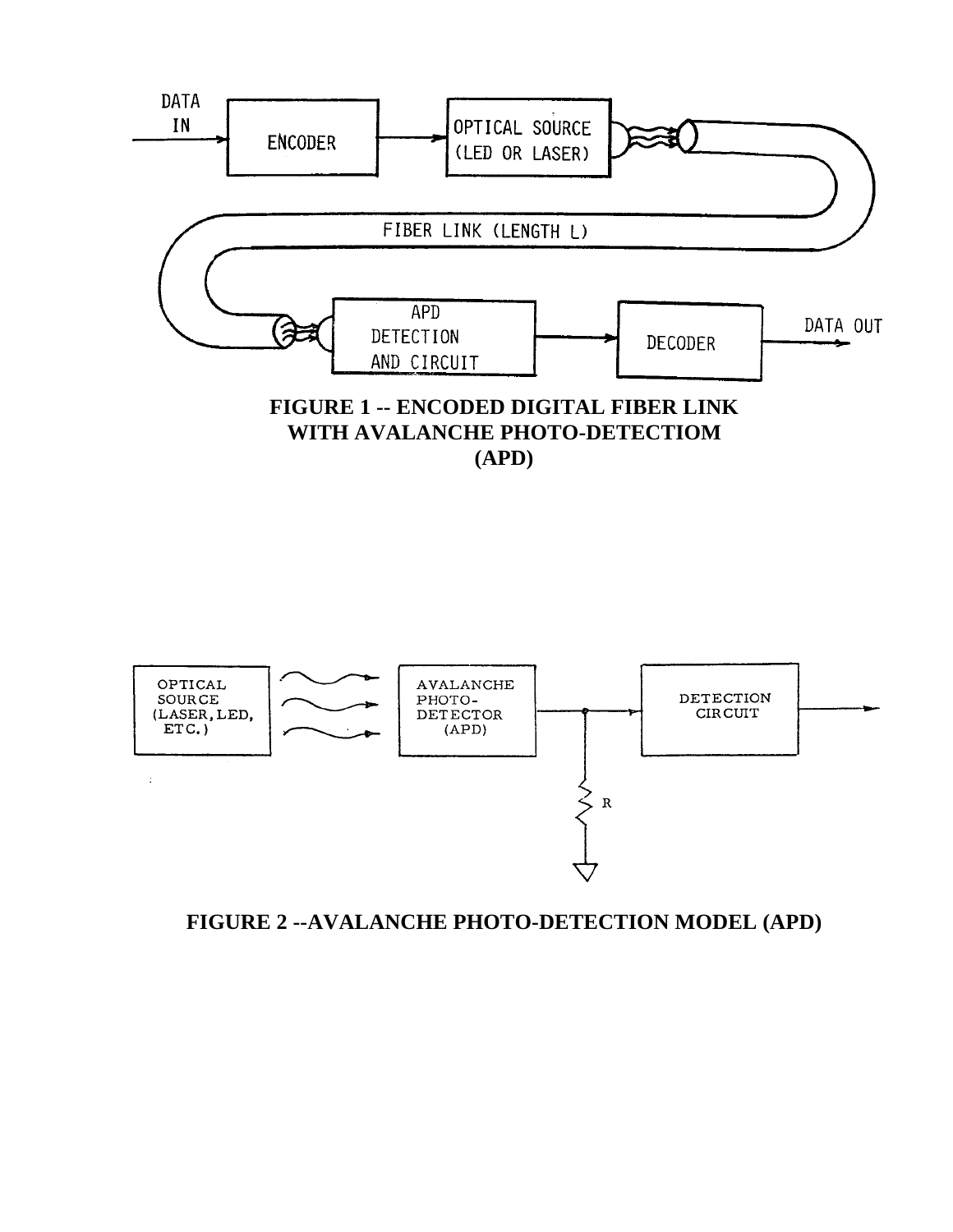

**Figure 3. M-ary PIM Performance (Additive Thermal Noise, Non-Linear Intensity** Levels, Optimum Gain G Selected)  $k = .028$ ,  $R = 50$ ,  $B = 1000$  MHz.  $\mathbf{\bar{n}}_{\mathbf{b}}$  (background noise) = 1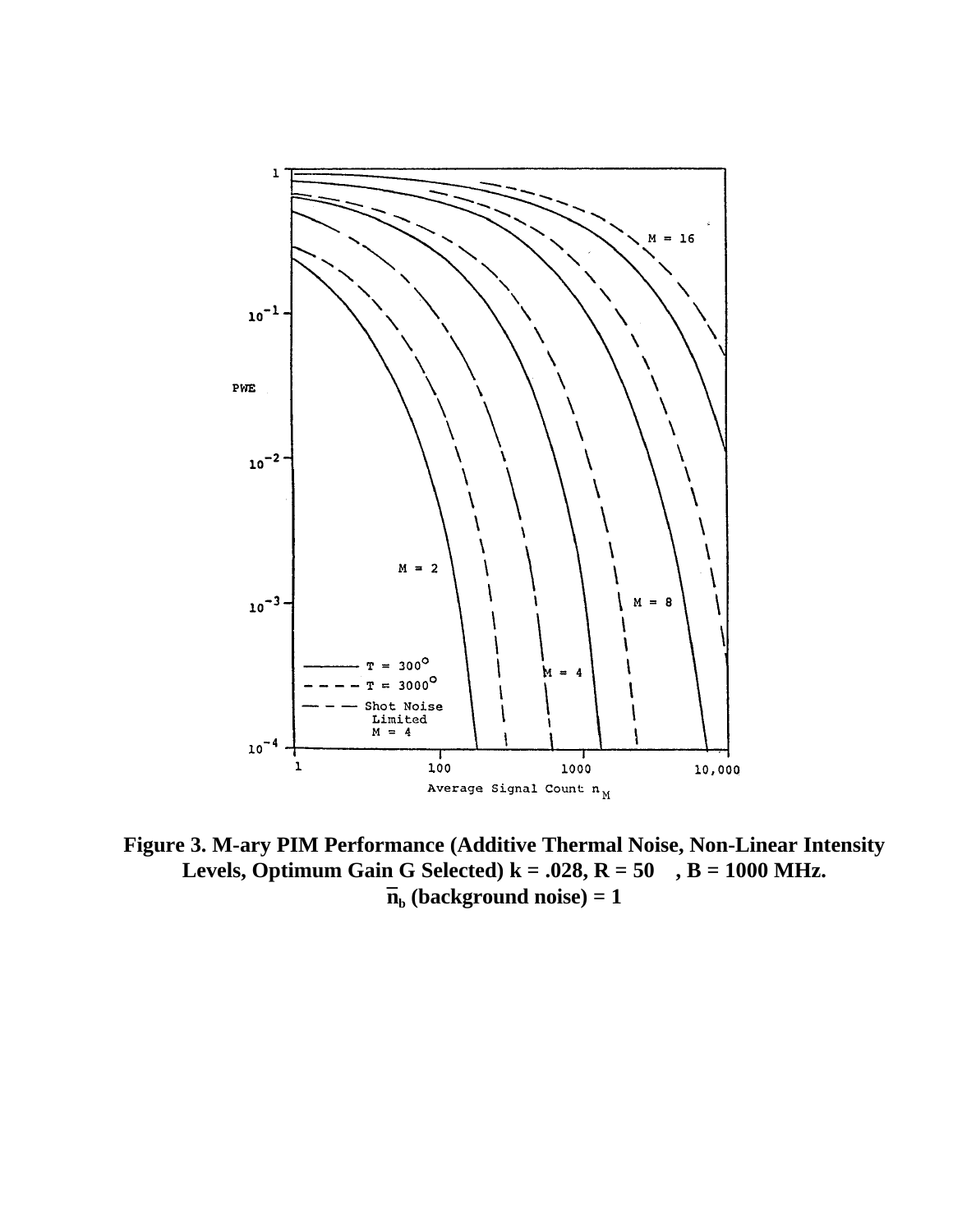

**Figure 4. M-ary PIM Mutual Information as a Function of Average Signal Count per Bit. k = .028, R = 50 , B = 1000 MHz.**  $\mathbf{\bar{n}}_{\mathbf{b}}$  (back round noise  $= 1$ 



**Figure 5. M-ary PIN Fiber Link (Bits Received per Fiber Length, Shot Noise** Limited)  $\bar{n}_b = 1$ , k = .028, Non-Linear Spacing, Optimum Gain Selected.